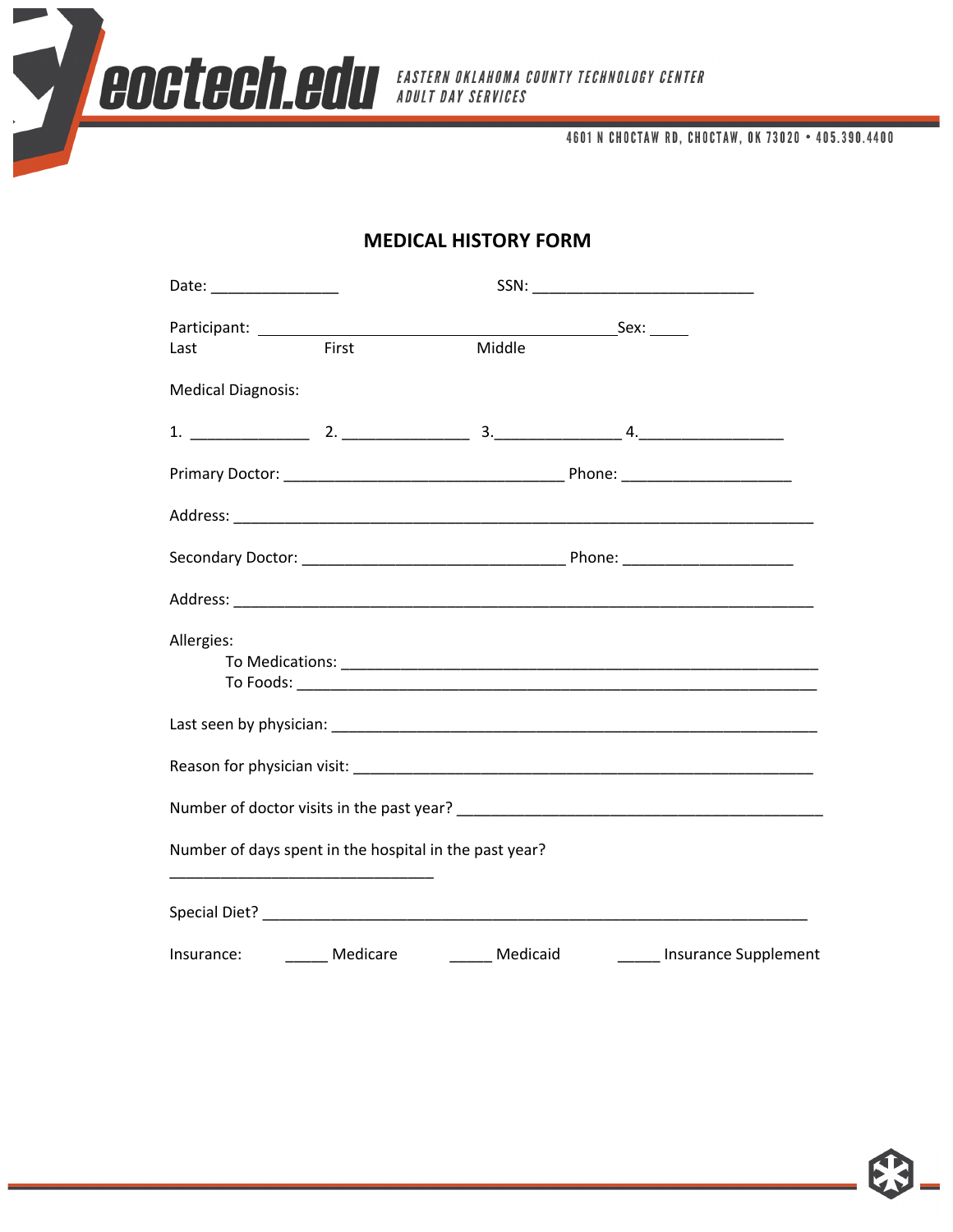|                                                                           |                           |                               | 4601 N CHOCTAW RD, CHOCTAW, OK 73020 • 405.390.4400 |  |
|---------------------------------------------------------------------------|---------------------------|-------------------------------|-----------------------------------------------------|--|
| Participant: ______________<br>Last                                       | First                     | Middle                        |                                                     |  |
|                                                                           |                           | <b>Current Medical Status</b> |                                                     |  |
| Weight: ______                                                            |                           | Height: _______               |                                                     |  |
| Eyesight: Good Fair Poor                                                  |                           |                               |                                                     |  |
| Glasses: __ Yes __ _ No __ Need                                           |                           |                               |                                                     |  |
| Hearing: Good Fair Poor                                                   |                           |                               |                                                     |  |
| Hearing Aid: Yes (L/R/B) No Need (L/R/B)                                  |                           |                               |                                                     |  |
| Teeth: _______ Own _______ Edentulous ______ Dentures (Upper/ Lower/Need) |                           |                               |                                                     |  |
| Ambulation: _________ Self ________ Cane ________ W/C ________ Walker     |                           |                               |                                                     |  |
| Stand-by Assistance                                                       |                           |                               |                                                     |  |
|                                                                           |                           |                               |                                                     |  |
| Transfer:<br>Self<br>Unable to bear weight                                |                           |                               | Assist x1 Assist x2                                 |  |
|                                                                           | <b>Health Conditions:</b> | (Past or Present)             |                                                     |  |
| Alcohol/Substance Abuse                                                   | Yes                       | No                            | <b>Comments</b>                                     |  |
| Alzheimer's or other dementia                                             |                           |                               |                                                     |  |
| Anemia/bleeding disorders                                                 |                           |                               |                                                     |  |
|                                                                           |                           |                               |                                                     |  |
| Arthritis/rheumatism                                                      |                           |                               |                                                     |  |
| Bladder: Continent/Incontinent/<br><b>Dribbles</b>                        |                           |                               |                                                     |  |
| Bowel: Continent/Incontinent                                              |                           |                               |                                                     |  |
| Cancer or leukemia                                                        |                           |                               |                                                     |  |
| Cataracts                                                                 |                           |                               |                                                     |  |
| Circulation problems                                                      |                           |                               |                                                     |  |
| <b>Diabetes</b>                                                           |                           |                               |                                                     |  |

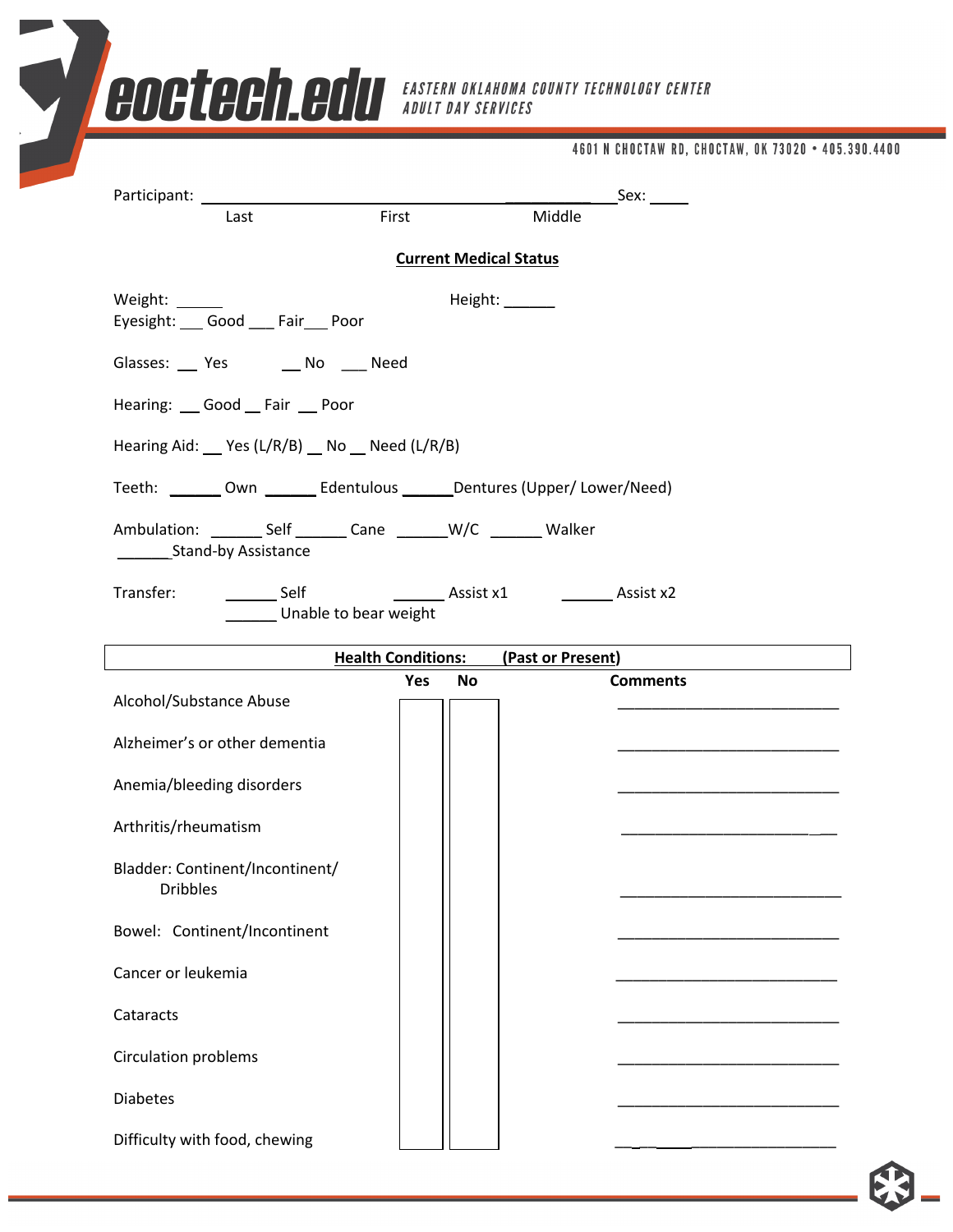|                                                                       |       |     |           |        | Sex: | 4601 N CHOCTAW RD, CHOCTAW, OK 73020 • 405.390.4400 |
|-----------------------------------------------------------------------|-------|-----|-----------|--------|------|-----------------------------------------------------|
| Last                                                                  | First |     |           | Middle |      |                                                     |
| Emphysema: COPD,<br>Asthma, Bronchitis                                |       | Yes | <b>No</b> |        |      |                                                     |
| Epilepsy/Seizure Disorder                                             |       |     |           |        |      |                                                     |
| Falls/Recent History of                                               |       |     |           |        |      |                                                     |
| Glaucoma                                                              |       |     |           |        |      |                                                     |
| Heart trouble, CHF                                                    |       |     |           |        |      |                                                     |
| High/low blood pressure                                               |       |     |           |        |      |                                                     |
| Hostile: Withdrawn/Depression                                         |       |     |           |        |      |                                                     |
| Liver disease                                                         |       |     |           |        |      |                                                     |
| <b>Mental Retardation</b>                                             |       |     |           |        |      |                                                     |
| Parkinson's disease                                                   |       |     |           |        |      |                                                     |
| Skin disorders: pressure sores,<br>Leg ulcers, burns                  |       |     |           |        |      |                                                     |
| Stomach: intestinal disorders<br>(Diarrhea or constipation)<br>Stroke |       |     |           |        |      |                                                     |
| <b>Thyroid Problems</b>                                               |       |     |           |        |      |                                                     |
| Tuberculosis                                                          |       |     |           |        |      |                                                     |
| Urinary tract disorders                                               |       |     |           |        |      |                                                     |

Other Illness's, disabilities or injuries: \_\_\_\_\_\_\_\_\_\_\_\_\_\_\_\_\_\_\_\_\_\_\_\_\_\_\_\_\_\_\_\_\_\_\_\_\_\_\_\_ \_\_\_

Any family history of the above-mentioned health conditions? If yes, please specify which conditions and the relationship to participant:

**\_\_\_\_\_\_\_\_\_\_\_\_\_\_\_\_\_\_\_\_\_\_\_\_\_\_\_\_\_\_\_\_\_\_\_\_\_\_\_\_\_\_\_\_\_\_\_\_\_\_\_\_\_\_\_\_\_\_\_\_\_\_\_\_\_\_\_\_\_\_\_\_\_\_\_\_\_\_\_\_\_\_\_\_\_**

\_\_\_\_\_\_\_\_\_\_\_\_\_\_\_\_\_\_\_\_\_\_\_\_\_\_\_\_\_\_\_\_\_\_\_\_\_\_\_\_\_\_\_\_\_\_\_\_\_\_\_\_\_\_\_\_\_\_\_\_\_\_\_\_\_\_\_\_\_\_ \_\_\_\_\_\_\_\_\_\_